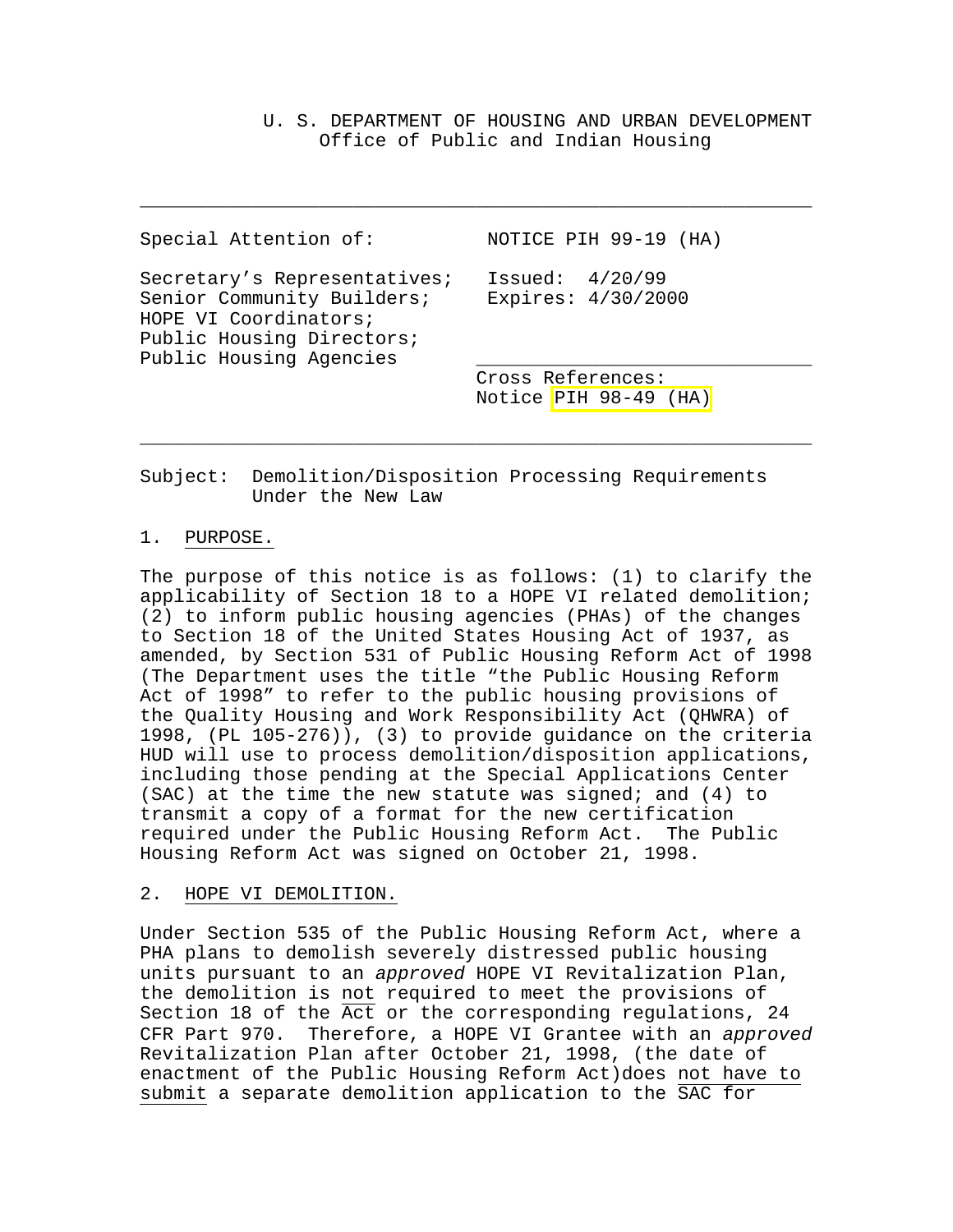approval. The Department's requirements for demolition as a part of an *approved* HOPE VI revitalization grant are defined in the Fiscal Year 1999 HOPE VI Notice of Funding Availability which was published in the Federal Register on February 26, 1999, at 64 FR 9729, III(c)(1)(a).

A HOPE VI Grantee with an *approved* Revitalization Plan is required to complete Sections 1, 2, 3 - Table 1, Section 4, and 5 of HUD Form 52860, OMB Approval No. 2577- 0075(exp.7/31/2001). The Department will use this information to enter the demolition into HUD's data system and to track the date(s) of actual demolition for purposes of operating subsidy and formula characteristics for the Comprehensive Grant Program (CGP)and its successor, the Capital Fund. The Department will not use this information to determine whether a HOPE VI Grantee can demolish the units. Once the demolition is completed, the HOPE VI Grantee must report the actual date of demolition to the HUD FO or HUB.

Any demolition application related to a HOPE VI Demolition Only grant (as opposed to a Revitalization Grant) still requires the submission of a separate demolition application in accordance with Section 18 of the Act, for approval by HUD.

Finally, any proposed disposition<sup>1</sup> (i.e., land, dwelling units, or nondwelling facilities) in a HOPE VI *approved* Revitalization Plan is still subject to Section 18 and the corresponding regulation. Therefore, if applicable, a HOPE VI grantee must submit a separate disposition application, in accordance with Section 18 of the Act, to the SAC for approval of any proposed disposition activity.

#### 3. INDIAN HOUSING AUTHORITIES.

This Notice does not apply to Indian housing authorities., Indian tribes or their tribally designated housing entities.

#### 4. SUMMARY OF THE CHANGES TO SECTION 18 OF THE ACT.

The significant changes to the demolition and disposition requirements in the Public Hosing Reform Act include the following:

 $^{\rm 1}$  Any long term lease of more than one year is considered a disposition in accordance with 24 CFR Part 970.2 of the regulations. In the past, a large number of PHAs involved in HOPE VI revitalization and mixed finance transactions did not understand that they may be required to submit a separate disposition application in addition to the HOPE VI or mixed finance application.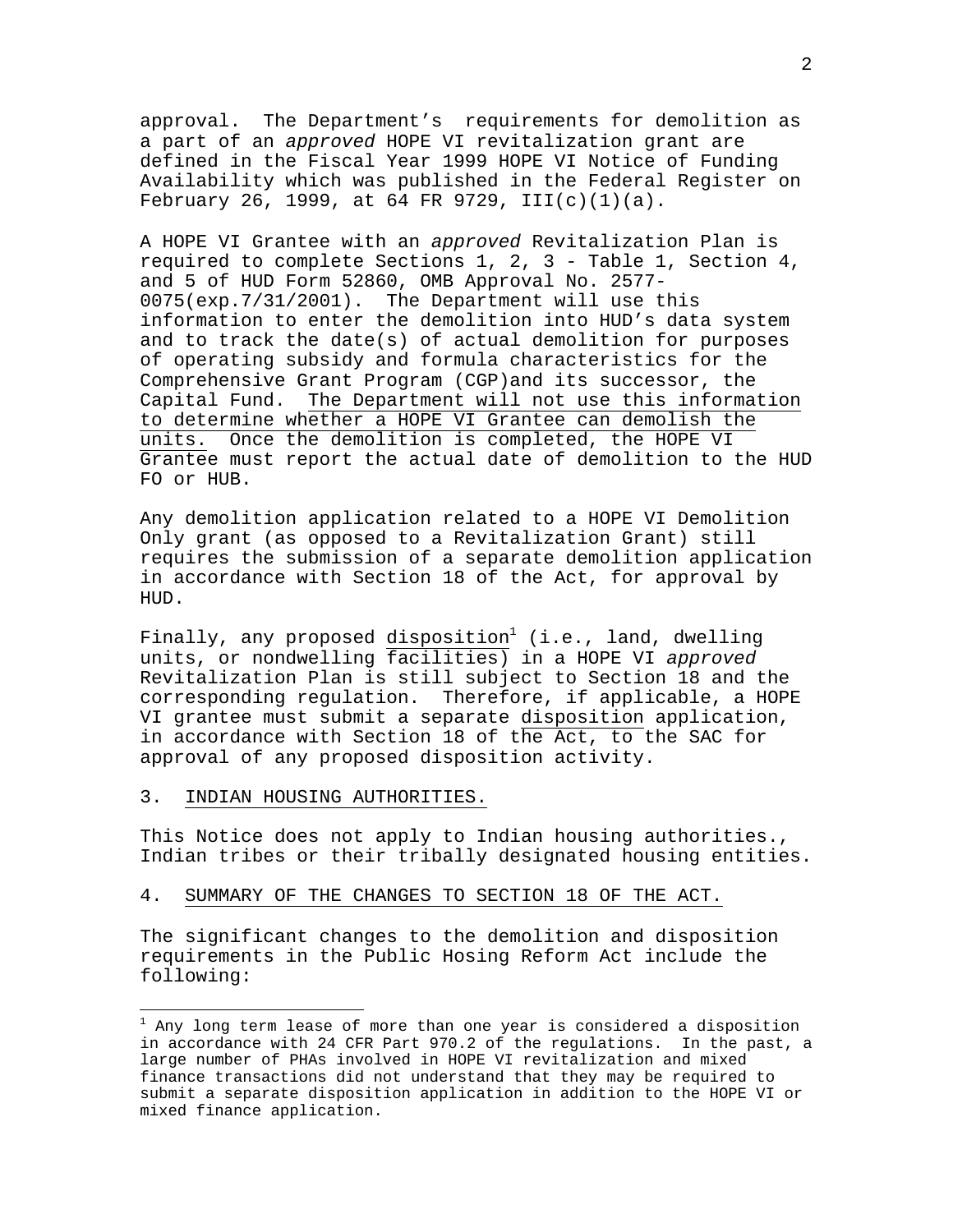- A PHA must certify that: (a) its demolition or disposition application meets the statutory criteria; (b) its demolition or disposition is authorized in the **PHA Plan** and is consistent with the Plan; (c) its plan for the relocation of residents meets the requirements of the statute; (d) its use of net proceeds of sale meets the statutory requirements; and (e) it has provided the resident offer to purchase in cases of disposition (no longer required for demolition).
- Authorizes the Secretary to waive the requirement for the application of proceeds for repayment of debt in cases where the PHA has debt that has not been or cannot be forgiven (e.g., bonded debt and Federal Financing Bank Notes (FFB)). A PHA may request this action as part of its demolition or disposition application;
- Permanently eliminates the requirement for one-for-one replacement of units demolished or disposed of;
- Eliminates the requirement to offer for sale property proposed for *demolition only* to the resident organization;
- Requires consultation with the appropriate government officials in developing the application;
- Eliminates the requirement that relocation for demolition or disposition in accordance with Section 18 be covered under the Uniform Relocation Act  $(URA)^2$  although other relocation provisions apply; and
- Allows a PHA to demolish the lesser of 5 units or 5 percent of its inventory, in a five year period, without submitting an application to HUD for approval.

## 5**.** PROCESSING PENDING AND NEW APPLICATIONS.

i

Processing of demolition and disposition applications will be reviewed and processed in two groups until a final regulation on PHA Plans and a new demolition and disposition regulation (Part 970) are published.

 $^{\text{2}}$  Demolition of severely distressed public housing units and the acquisition of replacement housing performed pursuant to an approved HOPE VI revitalization plan continues to be covered by the URA.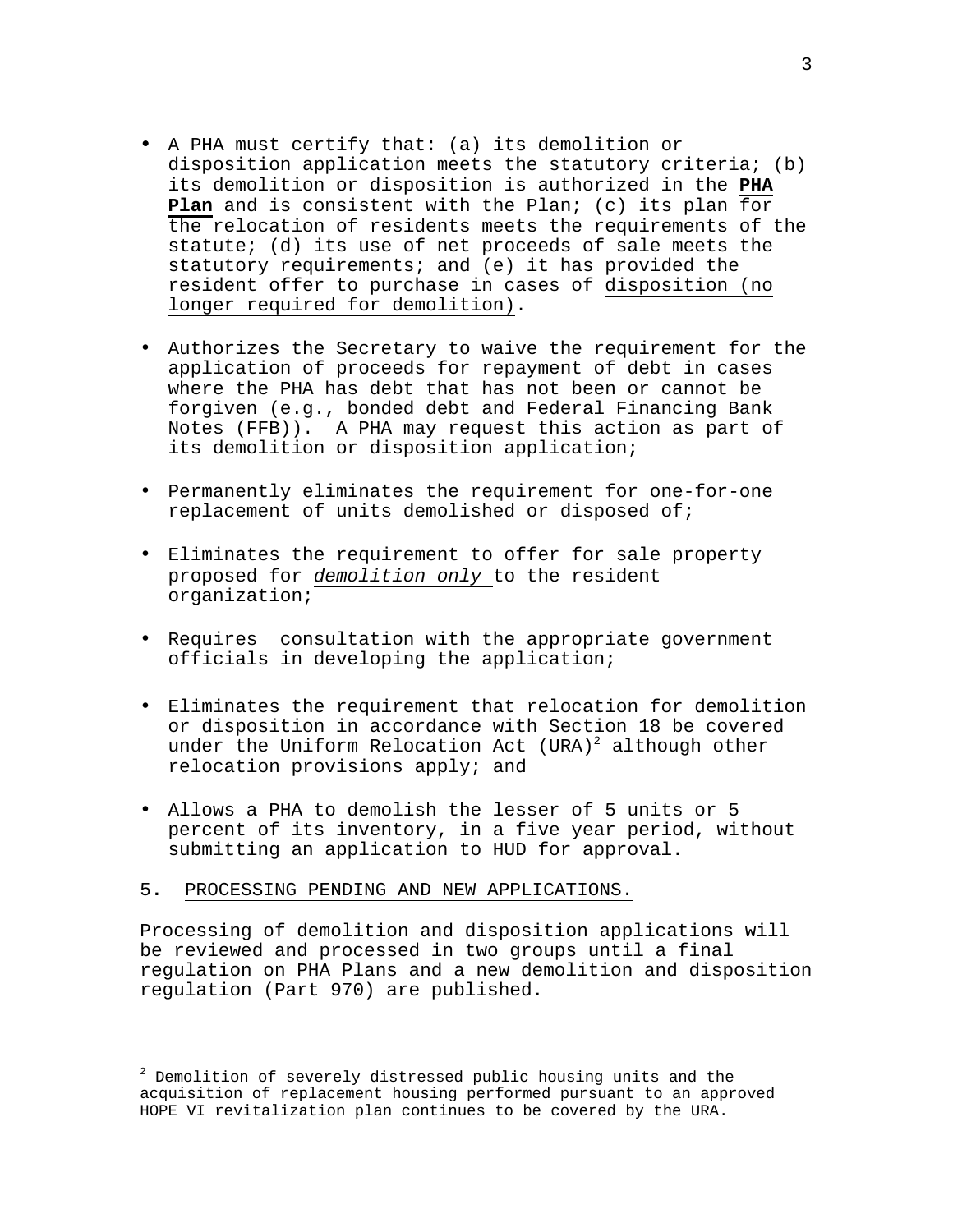Applications in Group 1, are those applications received at the SAC on or before October 21, 1998, the date the Quality Housing and Work Responsibility Act (Public Housing Reform Act) of 1998 (PL 105-276) was signed into law. Applications in Group 2, are those applications received at the SAC after October 21, 1998.

### A. Group 1 Applications:

Applications in Group 1 will generally be reviewed and approved in accordance with 24 CFR Part 970 which was in effect at the time of the application submission. However, if the SAC staff identifies deficiencies in a Group 1 application, the PHA has the option at the time HUD requests additional information to either: (a) correct the deficiencies in accordance with 24 CFR Part 970, or (b) withdraw its application and resubmit it at a later date based on the Department's guidance as identified in this Notice for implementing Section 531 of the Public Housing Reform Act of 1998.

### B. Group 2 Applications:

PHA Plan Requirement - Under Section 531 of the Public Housing Reform Act, which amends Section 18(a)(3), in order for a demolition or disposition application to be approved after the effective date of the law, a PHA must have "specifically authorized the demolition or disposition in the public housing agency plan, and has certified that the actions contemplated in the public housing agency plan comply with this section;" On February 18, 1999, the Department published "Public Housing Agency Plans, Interim Rule", in the Federal Register at 64FR8170. In brief, the interim rule allows the submission of an Interim Plan for Demolition/Disposition before the submission of the first Annual Plan (64 FR 8177). The Interim Plan provisions require a description of the action to be taken relating to proposed demolition and/or disposition.

The interim regulation for the PHA Plan generally requires that a PHA submit a 5 Year Plan and an Annual Plan. Since the PHA Plan is a new requirement, the Department will allow a PHA to submit an Interim Plan for Demolition/Disposition before the submission of the first Annual PHA Plan. Thereafter, it is a part of the Annual PHA Plan requirement. The Interim Plan will allow PHAs to meet the new requirements of Section 531.

The interim plan must provide the required description of the action to be taken, include a certification of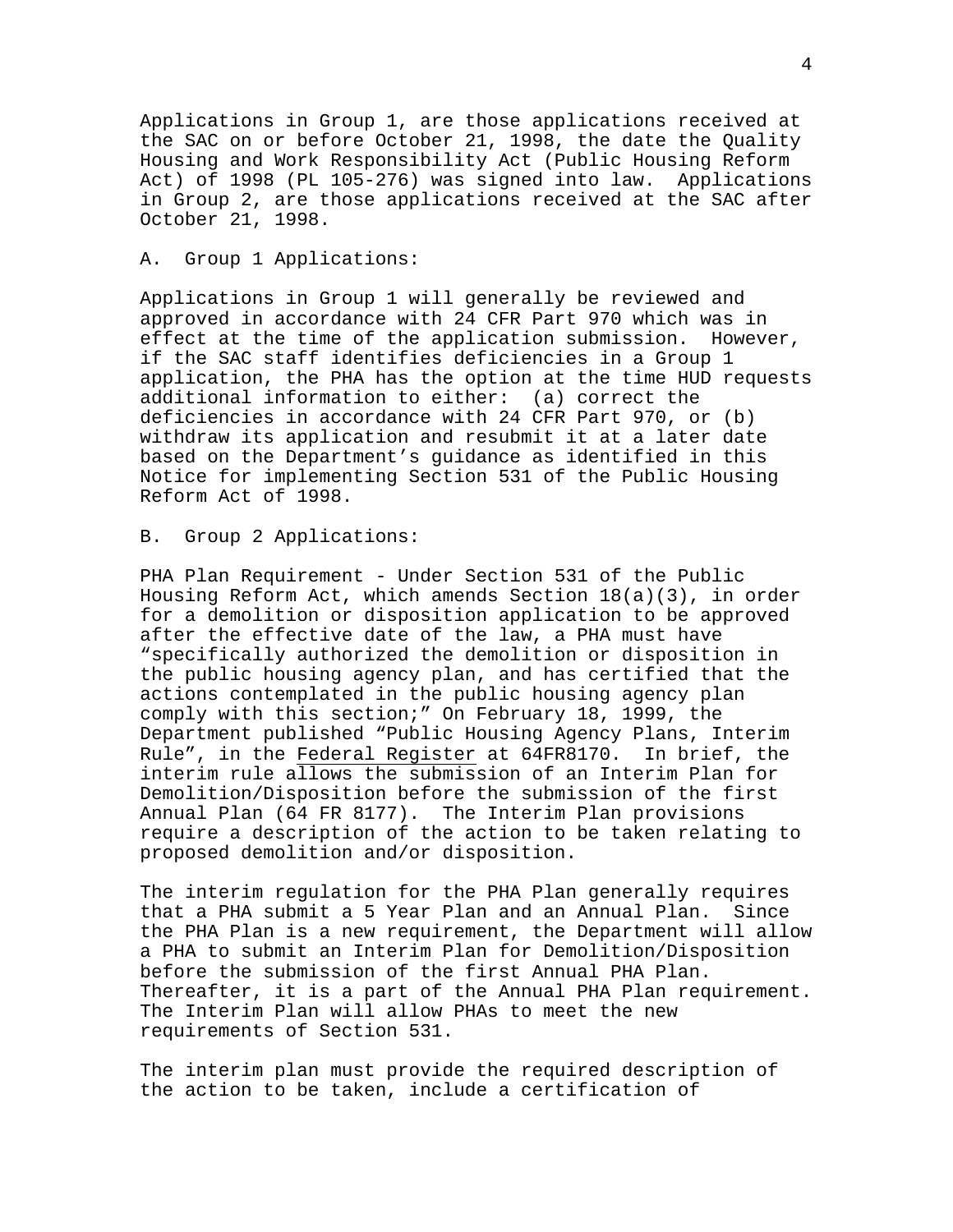consistency with the comprehensive housing affordability strategy (CHAS)/Consolidated Plan which includes the Analysis of Impediments to Fair Housing Choice (AI), confirm that a public hearing was held on the proposed action and that the resident advisory board was consulted or seek a waiver on the grounds that organizations that adequately represent residents for this purpose were consulted.

A complete description of the interim plan is found in the "Public Housing Agency Plans; Interim Rule" on page 8177 of the Preamble. It is important to note that the Interim Rule does require a public hearing. The public hearing requirements are described in the Preamble on page 8178 and in 930.17 of the regulation on page 8184. In summary, a PHA that wants to submit an interim plan must first prepare the plan and then conduct a public hearing to obtain public comment. The public must be notified no later than 45 days prior to the hearing that the public meeting is to take place. The interim plan must be available for viewing by the public prior to the hearing. Since the requirements for a public hearing are statutory, they cannot be waived.

The Office of General Counsel recently determined that a previous public hearing that provided 45 days notice to the public and addressed the proposed demolition or disposition of the development or portion of the development could be used to meet this requirement. A PHA should confer with the SAC to determine if a previous public hearing meets the requirements.

The demolition or disposition application must be submitted to the SAC for review and approval. The PHA may submit the demolition/disposition application, along with the required certification of consistency with the PHA Plan, to the SAC at the same time or later. Nevertheless, the demolition/disposition application cannot be approved until the Field Office approves the interim PHA Plan.

C. Implementation of Four New Provisions - All Applications

The Department will implement four specific provisions of the Public Housing Reform Act for all pending applications, including applications in Group 1. These four new provisions were effective as of October 21, 1998, the date of enactment of the Public Housing Reform Act of 1998 as described in Initial Guidance; Notice in Federal Register. The four provisions are as follows:

• one-for-one replacement requirement **is eliminated**;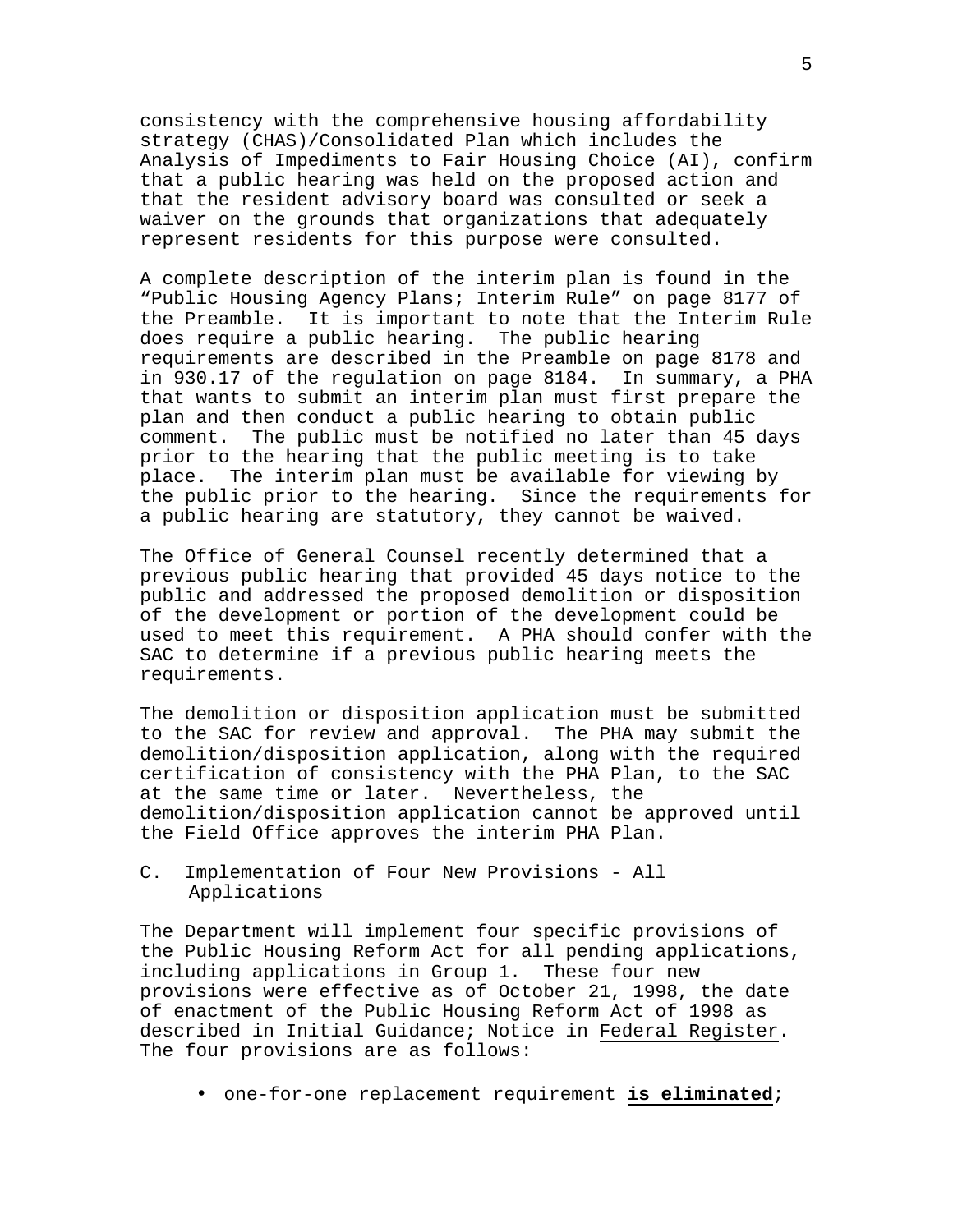- PHAs requesting to demolish the lesser of 5 units or 5 percent of the units in the PHA's inventory in a 5 year period, where the vacant space will be used for meeting the service or other needs of the public housing residents or the unit to be demolished is beyond repair, may demolish such units without submitting an application and requesting HUD approval;
- waiver of the requirement for the application of proceeds for repayment of debt (modernization or development debt) in cases where the PHA has debt that has not been or cannot be forgiven (e.g., bonded or FFB notes funded developments); and
- elimination of the requirement to make an offer to sell the property proposed for demolition to the resident organization where the PHA is requesting to *demolish* property.

| Applications                      | Submission Date to SAC         | Review Criteria                                                                                                                                                                                                             |  |
|-----------------------------------|--------------------------------|-----------------------------------------------------------------------------------------------------------------------------------------------------------------------------------------------------------------------------|--|
| Group 1                           | Received on/or before 10/21/98 | 24 CFR Part 970                                                                                                                                                                                                             |  |
| Group 2                           | Received after 10/21/98        | Guidance on Section 531 in this Notice                                                                                                                                                                                      |  |
| Group 1 & Group 2<br>Applications |                                | one-for-one replacement eliminated -<br>$\delta 18$ (d)<br>de minimis exception $-\xi$ 18(f)<br>waiver of debt - $\delta 18(a)(5)$<br>no offer of sale to resident organization for<br>proposed demolition - $\delta 18(c)$ |  |

### 6. NEW APPLICATION SUBMISSION REQUIREMENTS - GROUP 2.

## A. Justification for Whole or Partial Demolition or Disposition:

1. The Department has prepared a certification form for demolition/disposition applications that is attached to this PIH Notice. The applicant shall complete the HUD certification and include it as part of its application. (The certification is found in [Appendix 1.](http://www.hud.gov/pih/publications/notices/99-19a1.pdf))

2. In addition to the certification, the applicant shall complete the identified portions of HUD FORM 52860 as follows: Section 1-5, Section  $6(2)(3)(4)(5)$ , Sections 7 and 8, and Section 9, which is to be completed for disposition applications only.

B. Appropriate Local Government Consultation: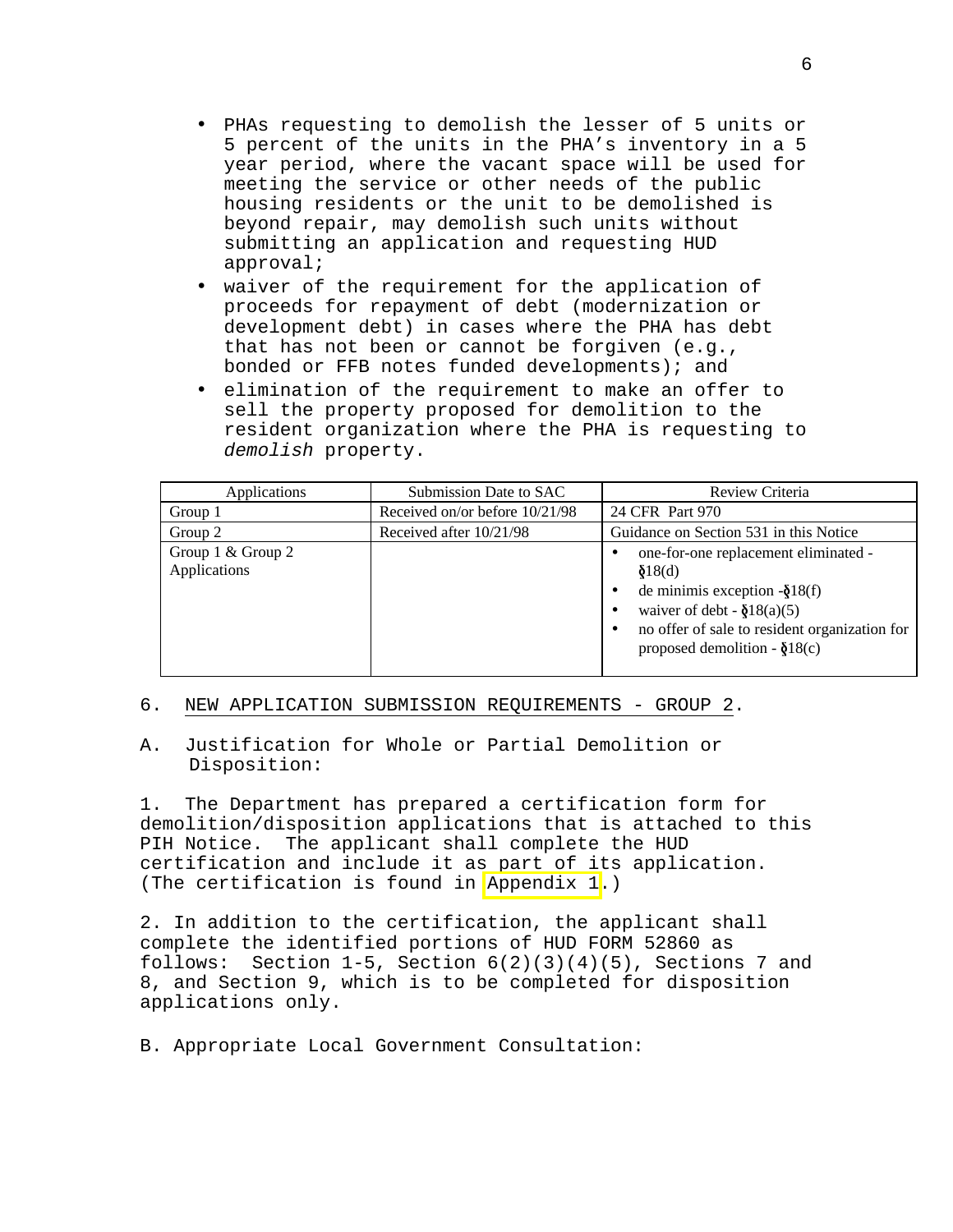- In addition to consultation with residents of the development, resident advisory boards and the PHA-wide resident organization, the statute requires consultation with the appropriate local government officials.
- The PHA must submit, with the application, a description of the process of consultation with the local government. Summarize the issues raised by the local government and the PHA's response to the general issues. The PHA shall include in the application a letter signed and dated from the chief executive officer of the unit of local government which demonstrates that the PHA has consulted with appropriate local government officials on the proposed demolition or disposition. The appropriate local government official, is the elected official or the legally designated official, who has the primary responsibility for the conduct of the entity's governmental affairs. Examples of the "chief executive officer of a unit of general local government" are: the elected mayor of a municipality, the elected county executive of the county; the chairperson of a county commission or board in a county that has no elected county executive; and the official designated pursuant to law by the governing body of a unit of general local government. The PHA is not required under the law to have approval of the appropriate local government official.
- C. Offer to Sell to the Resident Organization **Disposition**:
	- In the case of a proposed partial or total disposition of a project, the PHA is required under the statute to offer to sell the property (i.e., vacant land, community building or housing units), in appropriate circumstances. The exceptions to the offer of sale, for a disposition application, are defined in 24 CFR  $970.13(a)(2)(v)$  and  $(vi)$ . If a PHA has determined that it meets one of the exceptions identified in 24 CFR 970.13(a)(2)(v) and (vi), it must provide a justification in writing in the application of how it meets the exception.
	- A PHA must make the offer of sale to any eligible resident organization, resident management corporation at the development or a nonprofit organization acting on behalf of the residents of the development which has expressed an interest in writing, in a timely manner, in purchasing the property for continued use as low-income housing.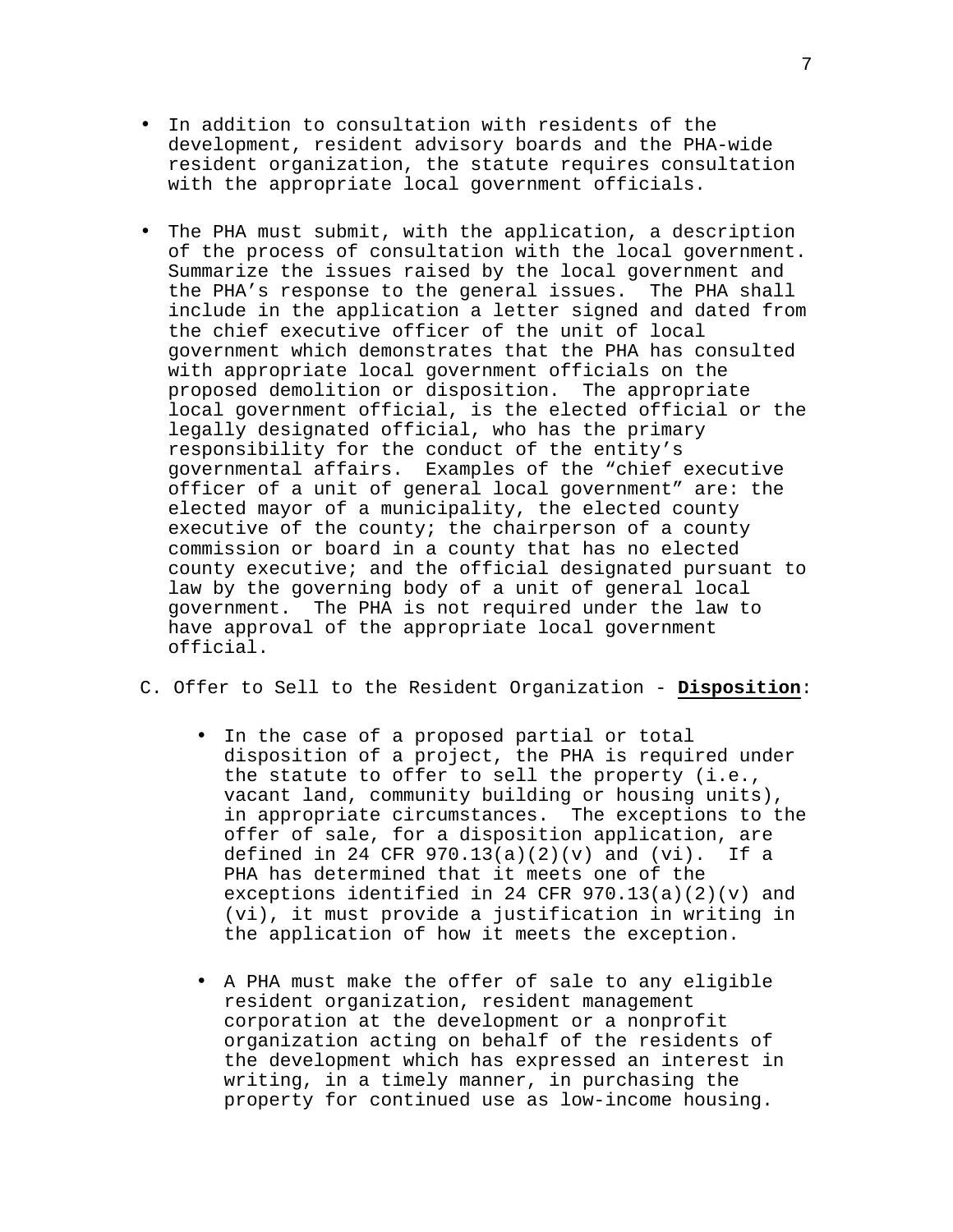The requirement that the resident organization purchase the property for "*continued use as lowincome housing*" is a new condition of purchase that was added in the Public Housing Reform Act .

- The requirement for the resident offer no longer applies to PHAs proposing partial or total demolition of PHA property (i.e., a community building or housing units). This is a major change from the current regulation.
- Expression of Interest The PHA must notify the existing eligible resident organization, eligible resident management corporation, or nonprofit organization acting on behalf of the residents of its intent to dispose of the property in writing and give the resident organization 30 days to express its interest in writing of the intent to purchase the property for use as low-income housing. The 30 day period begins on the date of notification by the PHA of the proposed sale of the property.
- Opportunity to Arrange Purchase If a resident organization or other entity as previously identified, expresses a written interest in purchasing the property, no disposition (other than to the entity) can take place for 60 days beginning on the date of the receipt of the written response from the entity.
- The resident organization has 60 days to develop and submit a proposal to the PHA along with a firm financial commitment for financing the purchase of the property. For guidance on the content of the proposal, see 24 CFR Part 970.13(g), Contents of Proposal.
- For guidance on the PHA review of the resident organization's proposal and notification of acceptance or rejection of the proposal, see 24 CFR Part 970.13(e), PHA Review of Proposals.
- See [Appendix 2](http://www.hud.gov/pih/publications/notices/99-19a2.pdf) for a redraft of 970.13 to determine which provisions of the regulation about resident organization opportunity to purchase continue to be effective.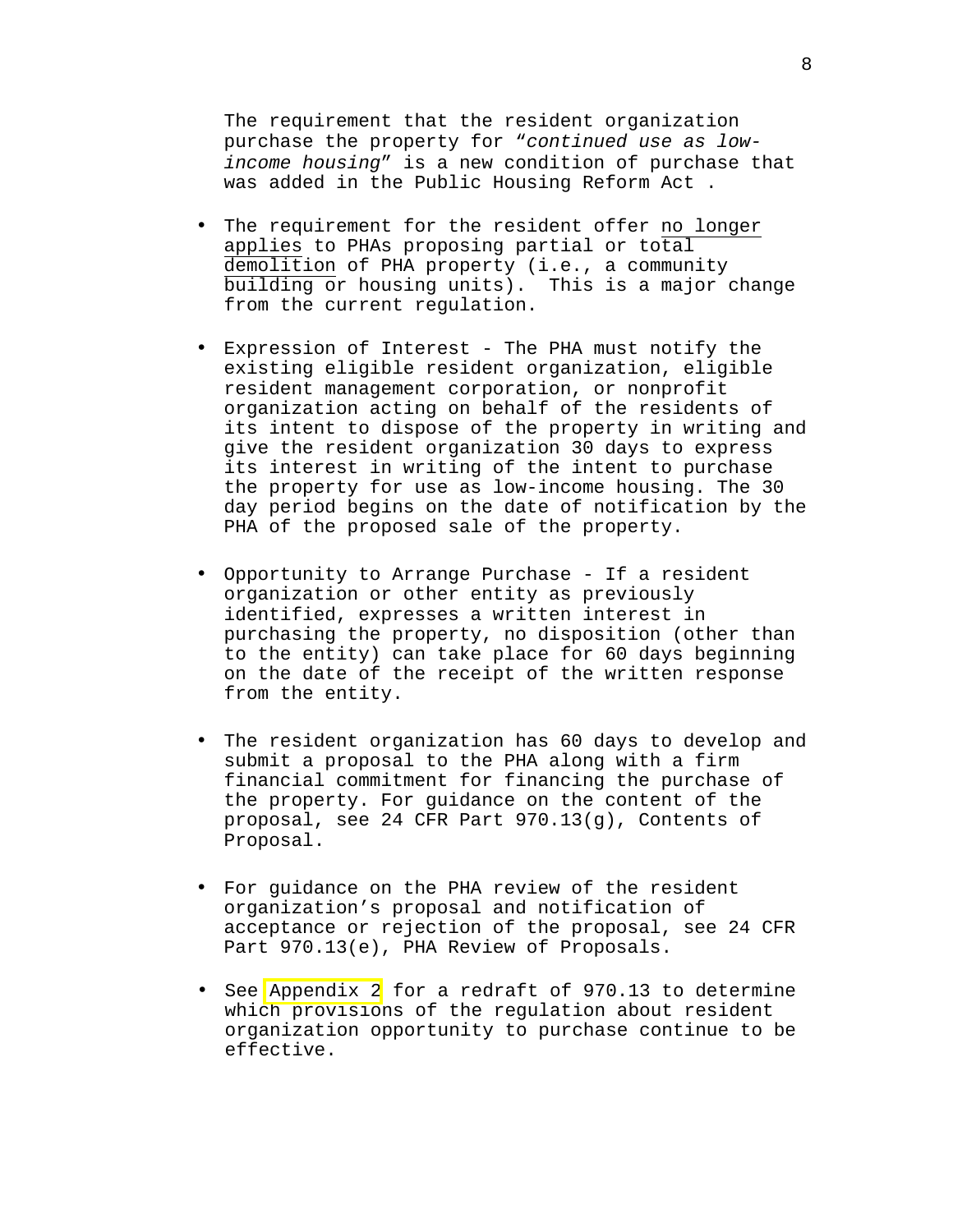- PHAs should note that the statutory basis for 24 CFR 970.13(b) has been eliminated. Therefore, where no resident organization exists a PHA is no longer required to give the residents the opportunity to organize to form a resident organization.
- D. Uniform Relocation and Real Property Acquisition Policies Act of 1970 (URA):

The statute eliminates the requirement for compliance with the URA for demolition or disposition activities under Section 18 of the USH Act. (N.B., Relocation related to the demolition of severely distressed public housing pursuant to a Revitalization Plan is still covered under the URA.) The attached certification (See [Appendix 1\)](http://www.hud.gov/pih/publications/notices/99-19a1.pdf) requires that a PHA comply with certain actions where demolition or disposition is proposed including: 90-day advance notice of move, provision of comparable housing which meets the HQS, payment of actual and reasonable relocation expenses for each resident to be displaced; provision of any necessary counseling to include Mobility Counseling, and assurance that the demolition or disposition will not begin until relocation is completed. Section 8 assistance is available from the Department to assist in the relocation of residents.

E. Replacement Units:

The statute eliminates the requirement for one-for-one replacement of units proposed for demolition or disposition for all applicants.

Replacement for public housing units demolished may be built on the same site or in the same neighborhood as the original location, if the number of replacement public housing units is significantly fewer than the number of units demolished.

#### F. Deconcentration:

The PHA must consider its deconcentration policy when preparing its Interim Plan for Demolition/Disposition. The PHA must have a relocation plan which assures that every displaced tenant receives a full range of housing choices and receives adequate counseling (which includes counseling that provides tenants their rights under the Fair Housing Act and Mobility Counseling) to fully explore these choices. If Section 8 tenant-based assistance is to be used, the PHA's efforts should be focused on the Section 8 Management Assessment Program (SEMAP) Housing Opportunities Factor.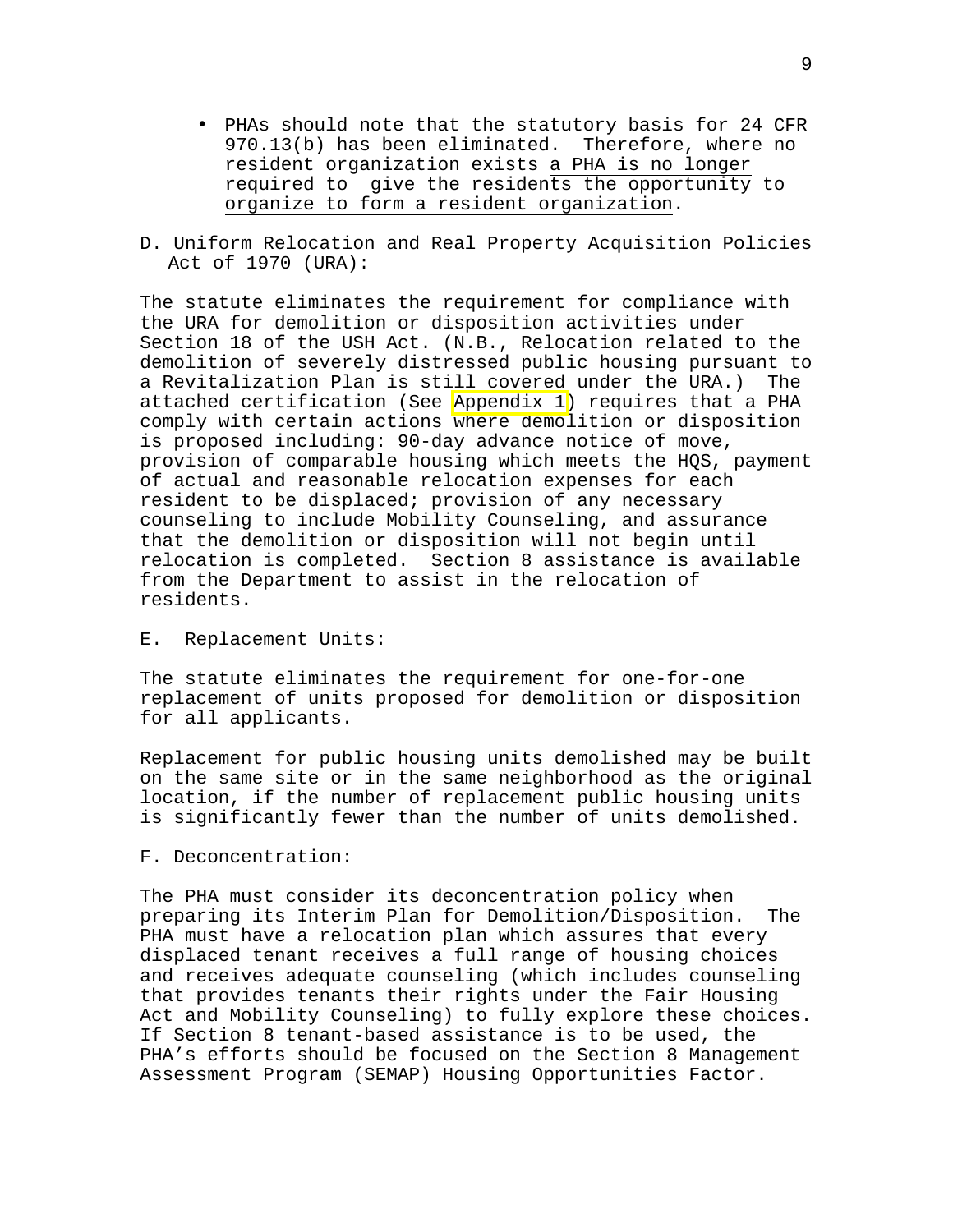#### G. Consolidation of Occupancy:

Nothing in section 18 may be construed to prevent a PHA from consolidating the occupancy within or among buildings in a development or among projects or with other housing in order to improve the living conditions or to prove more efficient services to the residents.

#### H. De Minimis Exception for Demolition:

A PHA may demolish units without submitting an application, when it is proposing to demolish not more than the lesser of 5 dwelling units or 5 percent of the total dwelling units owned by the PHA over a 5-year period, but only if the space is used for service or other needs of the public housing residents, or the demolished project or portion thereof is beyond repair.

A PHA using the de minimis exception is required to complete Sections 1, 2, 3 - Table 1, Section 4 and 5 of HUD Form 52860. The Department will use this information to enter the demolition into HUD's data system and to track the date(s) of actual demolition for purposes of operating subsidy and formula characteristics for the Comprehensive Grant Program (CGP). The Department will not use this information to determine whether a PHA can demolish the units. Once the demolition is completed, the PHA must report the actual date of demolition to the HUD FO or HUB.

I. 24 CFR Part 970 - Applicable Provisions For Group 2.

In addition to the new provisions for Group 2 PHAs identified in this Notice, the chart below identifies specific sections of the regulation that remain in effect until a new regulation is issued. All other provisions of the regulation are no longer in effect for Group 2 PHAs.

| PROVISIONS OF 24 CFR PART 970 IN EFFECT       |                                  |  |  |  |
|-----------------------------------------------|----------------------------------|--|--|--|
|                                               |                                  |  |  |  |
| 24 CFR 970.1                                  | Purpose                          |  |  |  |
| 24 CFR 970.2                                  | Applicability                    |  |  |  |
| 24 CFR 970.3                                  | Definitions                      |  |  |  |
| 24 CFR $970.4(a)(b)(e)$                       | General Requirements for HUD     |  |  |  |
|                                               | Approval                         |  |  |  |
| 24 CFR $970.8(a)$ , (b), (c)                  | PHA Application for HUD Approval |  |  |  |
| $(e)$ , $(g)$ , $(k)$ $(1)$ , $(m)$ , $(n)$ , |                                  |  |  |  |
| (p)                                           |                                  |  |  |  |
| 24 CFR 970.9(a)                               | Method of Sale                   |  |  |  |
| 24 CFR 970.10                                 | Costs of Demolition & Relocation |  |  |  |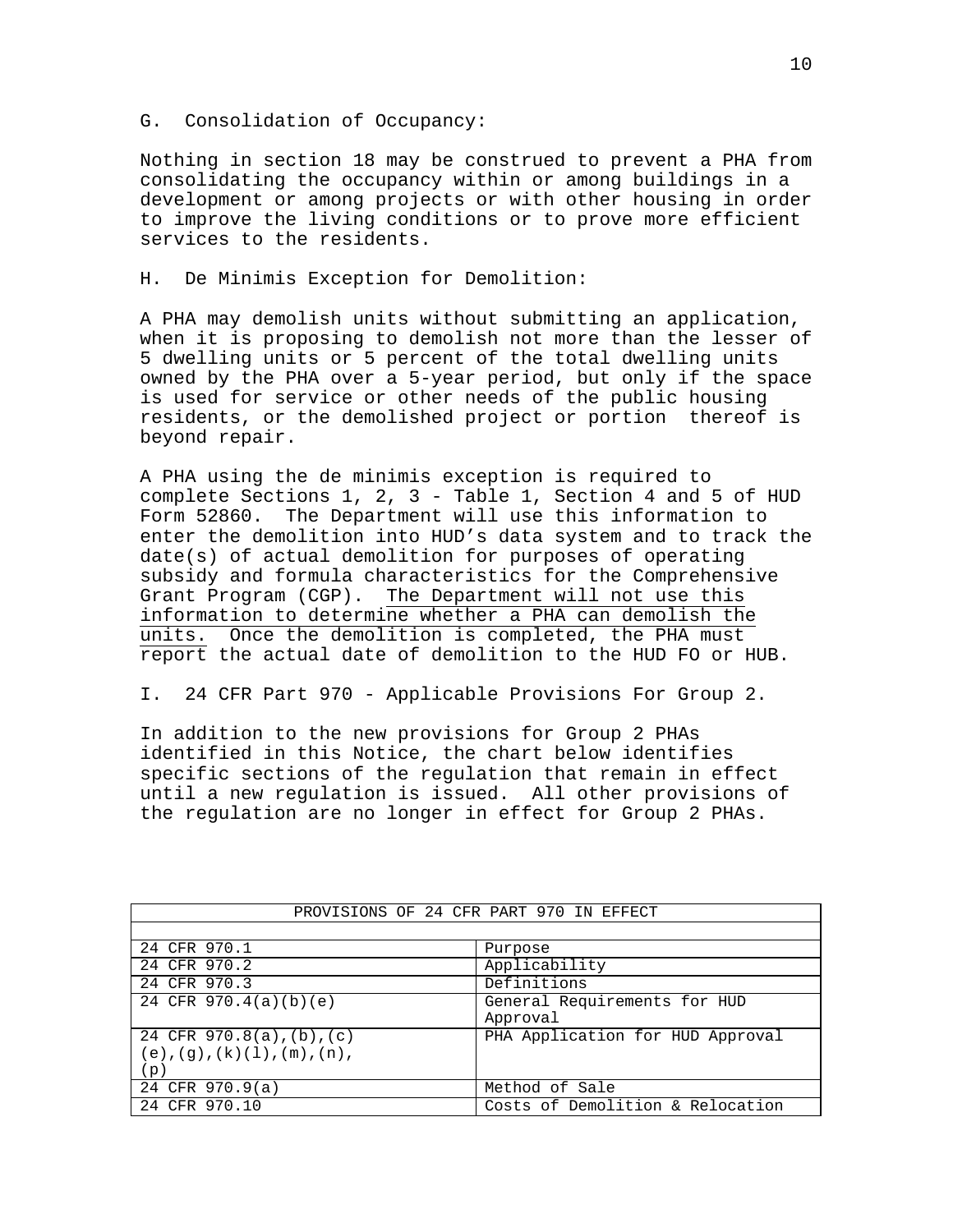| 24 CFR 970.12             | Required & Permitted Actions Prior |
|---------------------------|------------------------------------|
|                           | to Approval                        |
| 24 CFR 970.13             | Resident Organization Opportunity  |
| (See Appendix 2)          | to Purchase                        |
| 24 CFR 970.14 (a) and (b) | Reports & Records                  |

## 7. HUD APPROVAL/DISAPPROVAL OF APPLICATIONS.

The Assistant Secretary for Public and Indian Housing shall disapprove of a demolition or disposition application if it is determined that any of the following conditions are present:

- A. any certification made by the PHA is clearly inconsistent with either information and data available to the Assistant Secretary or information requested by the Assistant Secretary; or
- B. the application was not developed in consultation with-1. residents of the development to be affected by the proposed demolition or disposition; and 2. each resident advisory board and resident

council, if any, of the development to be affected by the proposed demolition or disposition;

3. the appropriate local government officials.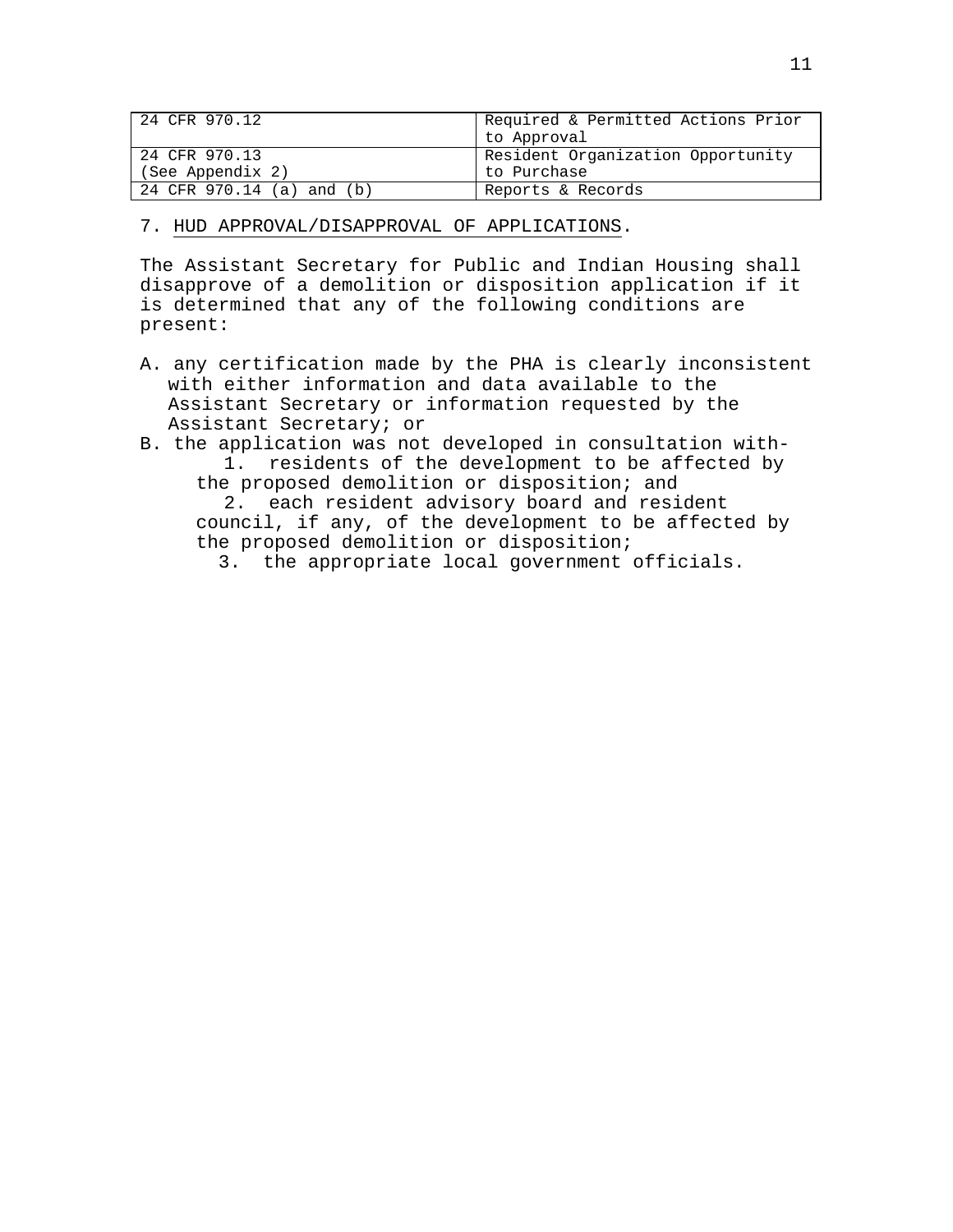| <b>Information Required</b>                     | <b>Brief Description</b>                                   | Submitted |
|-------------------------------------------------|------------------------------------------------------------|-----------|
| HUD Form 52860 - (OMB Number 2577-0075)         | Complete applicable sections of the Form and               |           |
|                                                 | submit all attachments. See paragraph 6.A.2.               |           |
|                                                 | Available on the HUD Web.                                  |           |
| Certification Form - $\S$ 18(a)(See Appendix 1) | Attachment of this Notice. Complete with                   |           |
|                                                 | Executive Director signature and date.                     |           |
| Local Government Consultation - $\delta$ 18(b)  | Description, Letter of Support from the Chief              |           |
|                                                 | <b>Executive Officer</b>                                   |           |
| Documentation of Offer to Sell to Resident      |                                                            |           |
| Organization-Disposition Only - $\S$ 18(c)      |                                                            |           |
| De Minimis Exception - $\S$ 18(f)               | HUD Form 52860 Section 1-5 Only                            |           |
| FO Certification (See Appendix 3)               | FO prepares and sends to SAC. Revised form is              |           |
|                                                 | attached.                                                  |           |
| Environmental Review - Part 50 or Part 58       | Prepared by FO or the Designated Responsible               |           |
|                                                 | Entity ( <i>i.e.</i> , City, County, or State) and sent to |           |
|                                                 | the SAC                                                    |           |
| Interim or Annual PHA Plan for                  | Not a part of the demolition or disposition                |           |
| Demolition/Disposition                          | application. Must be submitted to the FO and               |           |
|                                                 | approved for any demolition or disposition                 |           |
|                                                 | application to be approved by the SAC.                     |           |

#### 8. DEMOLITION/DISPOSITION APPLICATION CHECKLIST FOR GROUP 2.

Completion of the FO certification form has been a HUD requirement for several years. The form allows the local HUD Office to formally state whether it concurs that the conditions described in the application are present and that demolition or disposition is the most logical solution. The form has been revised to indicate that the FO has approved the PHA Plan or the Interim Plan for Demolition/ Disposition.

# 9. DEMOLITION/DISPOSITION APPLICATION SUBMISSION FOR GROUP 1.

All Group 1 PHAs have submitted a completed copy of HUD Form 52860 and all related attachments. Group 1 PHAs that have submitted a disposition application, may wish to obtain a waiver of the debt, if there will be proceeds from the proposed sale. In accordance with  $\delta^{18}(a)(5)$ , in order to obtain a waiver of the requirement for the application of proceeds for repayment of debt, the PHA must submit a written request for the waiver along with its disposition application and the following certification. The certification should be signed by the Executive Director and dated.

The \_\_\_\_\_\_ certifies that it will use the net proceeds of any disposition -